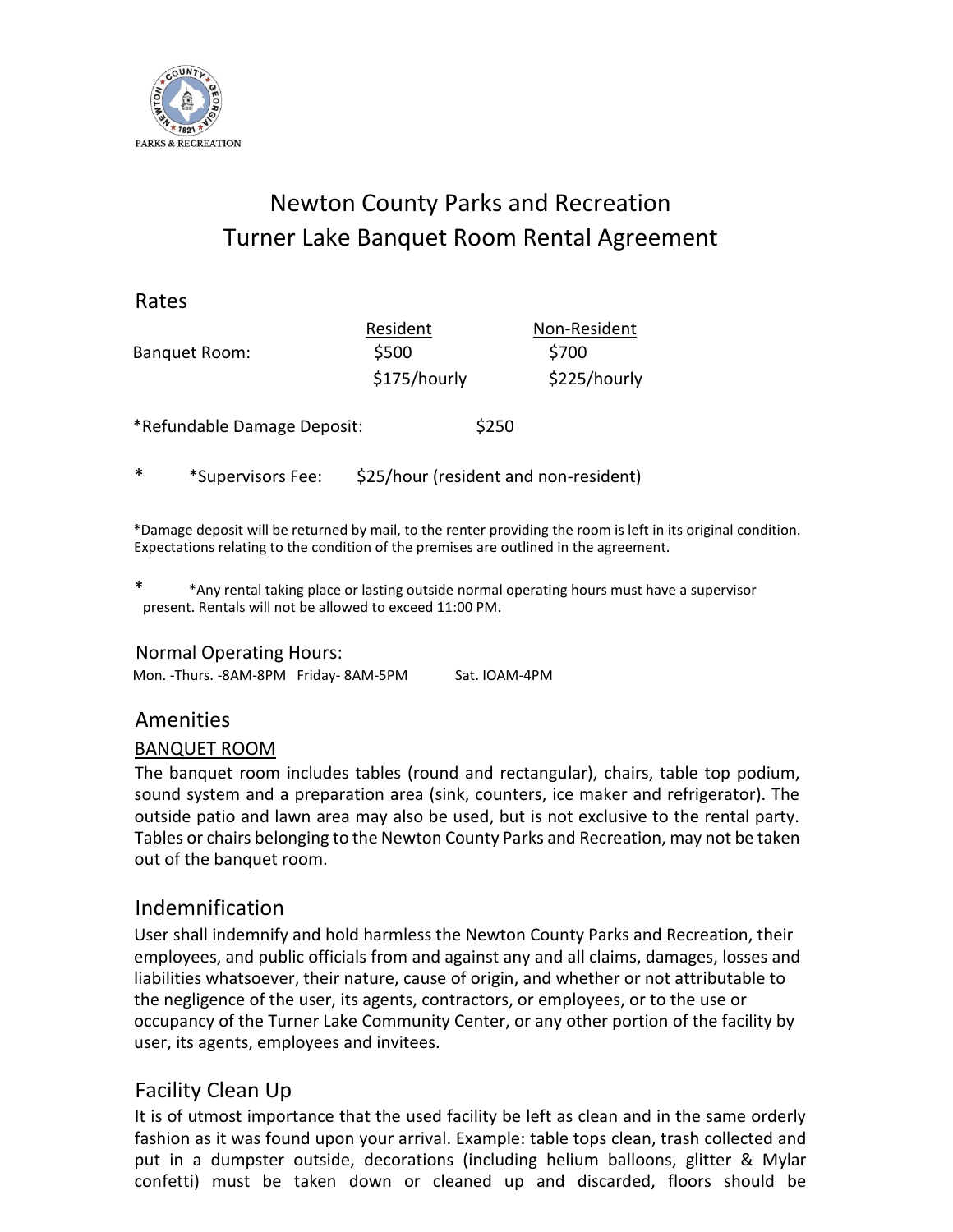vacuumed/swept and mopped and free of any food or drink spills. Countertops, sinks and the floor in the warming kitchen must be swept and mopped. The storage room for the tables and chairs must also be left in a neat and orderly fashion. Furthermore, any signage that was hung in the park for the event must be taken down. Failure to do these tasks may result in the loss or forfeiture of the damage deposit.

### **Decorating**

Decorating is allowed, but under no circumstances is the renter allowed to damage or put holes in anything belonging to the Newton County Parks and

Please initial that you read this section.

Recreation. Examples of decorating that is not allowed: putting pins, nails, staples in tables or walls, taping or pinning banners or other decorations. Any means of fastening decorations must not harm any of the Newton County Parks and Recreation's property. All fasteners (tape, string, putty, etc.) must be removed before the rental party leaves. Failure to remove fasteners or if fasteners have damaged the Newton County Parks and Recreation's property in any way, may result in loss or forfeiture of the damage deposit.

### Holiday Decorations

The renter understands and acknowledges that during November and December, the facilities of the Newton County Parks and Recreation will be partially and/or totally decorated for the holiday season.

## Suitability

The renter acknowledges and agrees that the renter is encouraged to examine and inspect the banquet room to assess its condition, suitability and fitness for the renter's permitted use. Accordingly, the renter acknowledges and agrees that Newton County and the Newton County Parks and Recreation makes no expressed or implied warranties of any kind or nature whatsoever, including, without limitation, any expressed or warranties of suitability of fitness of the banquet room or any other rooms for any particular use, purpose or function. The right to use the Newton County Parks and Recreation's banquet room granted hereby is expressly granted on an "AS IS" and "WHERE IS" basis only. The renter further acknowledges that the relationship between the "landlord and tenant" as contemplated under Georgia law.

### Insurance Requirements

It is the responsibility of permitted event organizers to provide adequate liability insurance for the event. The Permittee may be asked to provide public liability insurance for bodily injury and property damage in the sum of **\$1,000,000** naming Newton County, its officers and employees as additional insured. If insurance is required, the Additional Insured Endorsement must accompany the insurance binder. Insurance and

Endorsement must be on file with the Recreation Center prior to the event. Newton County Parks and Recreation may require additional coverage based on the scope of the event. The policy must be in force for the duration of the Event.

## **Security**

The Newton County Parks and Recreation, depending on the event, reserves the right to require that security be provided based on the recommendations of the Newton County Law Enforcement and the City of Covington Police. The renter will be responsible for payment to the security officers.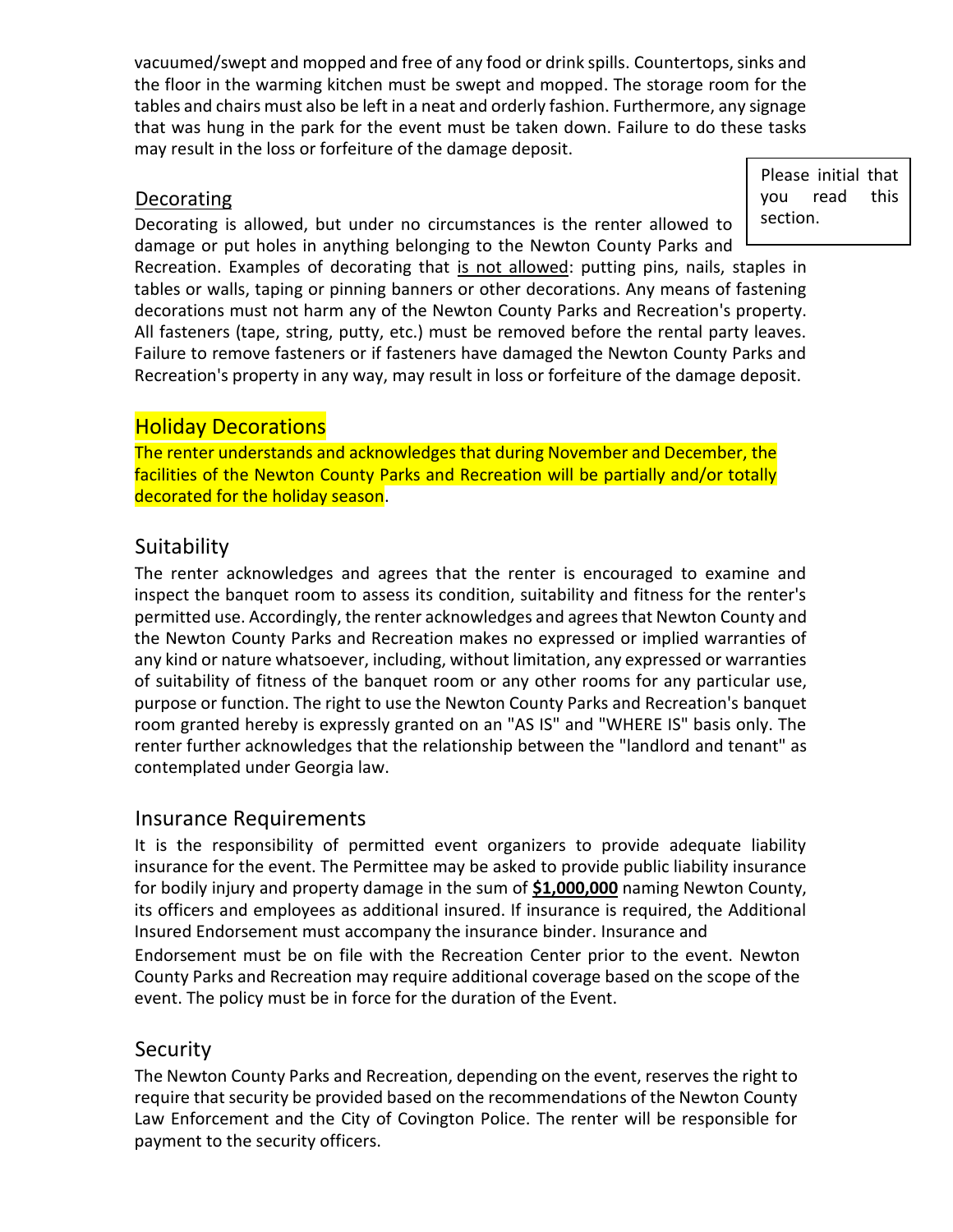## Cancellations and Refunds

In order to receive a full refund, the renter must submit in writing a request for cancellation 30 days prior to the rental. Any request received in writing less than 30 days of the rental will result in a  $1/2$  refund.

Note: The Newton County Parks and Recreation reserves the right to decline to enter into a rental agreement with a renter for any reason not prohibited by law.

# Banquet Room Rules

### 1. SMOKING/VAPING:

Smoking and vaping are not allowed anywhere within the facility or on the park property. This is an ordinance for Newton County Parks and Recreation facilities.

### 2. UNAUTHORIZED AREAS

The rental party is only authorized to use the hallways, lobbies, restrooms, outside patio/lawn, and banquet room. All other areas are unauthorized areas and members of the rental party are not allowed in any other places.

### 3. FOOD AND BEVERAGES:

Alcohol is not allowed in any of the Newton County Parks and Recreation's facilities/grounds. Food and drink may be served, but please keep them inside the banquet room.

### 4. CANDLES:

Only dripless candles are allowed and they must be contained in a hurricane globe.

### 5. BIRDSEED/RICE/FLOWER PETALS/SPARKLERS/ETC:

Due to safety concerns, stains and clean up problems, the throwing of these items and items of the same nature, may not be thrown or allowed.

### 6. TAKE DOWN AND CLEAN UP:

Take down and clean up after an event must be completed within the renter's time restrictions and according to the Clean Up Policy. Take down and clean up are also required for the renter to get back the damage deposit.

### 7. LOADING DOCK AREA:

The loading dock area is there for loading and unloading only. After vehicles are loaded or unloaded they must return to the parking lot. The loading dock area is not for parking vehicles.

### 8. DOORS:

In order to conserve electricity and lower utility cost, please do not prop doors open. Outside doors must remain locked for exclusivity and safety.